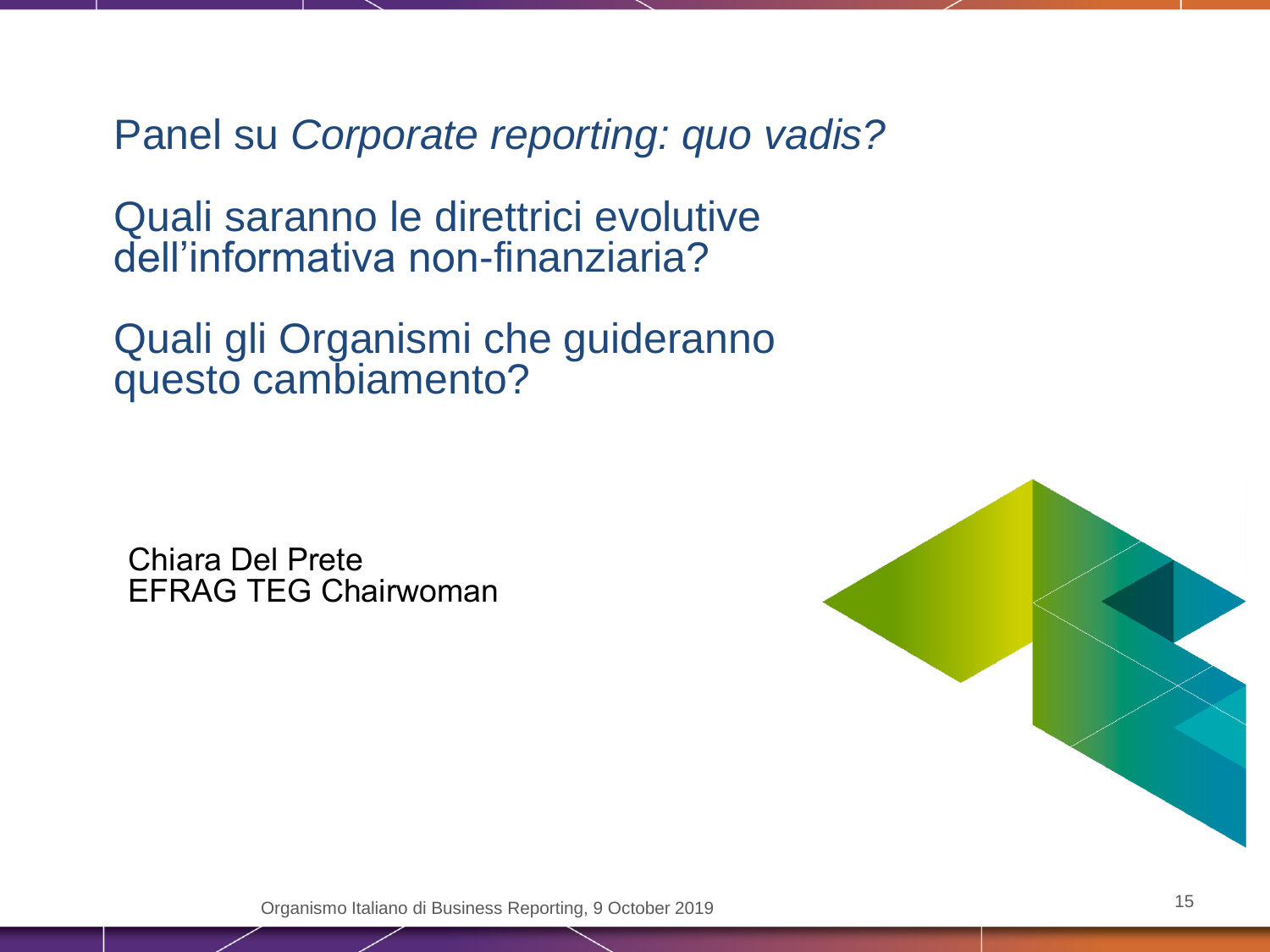# FINANCIAL REPORTING: "LONG-TERM" PERSPECTIVE

## SERVING THE EUROPEAN PUBLIC GOOD

- Maystadt recommendations on the expansion of the 'public good' criterion, i.e. accounting standards should neither jeopardise the EU's financial stability nor hinder its economic development
- Fitness Check: EC to evaluate IAS Regulation: explore how the endorsement process can allow for specific adjustments to standards where they are not conducive to the European public good (e.g. where the standards could pose an obstacle to long-term investment objectives)

#### *What is already happening?*

- **Recent requests for endorsement advice of new IFRS refer to the need to consider the impacts of new standards on financial stability and long-terminvestment in the EU**
- **EC requested EFRAG to advice for alternative accounting treatments to fair value for long-term investment portfolios of equity and equity-like instruments, to report risks ad performance in the long term investment business model**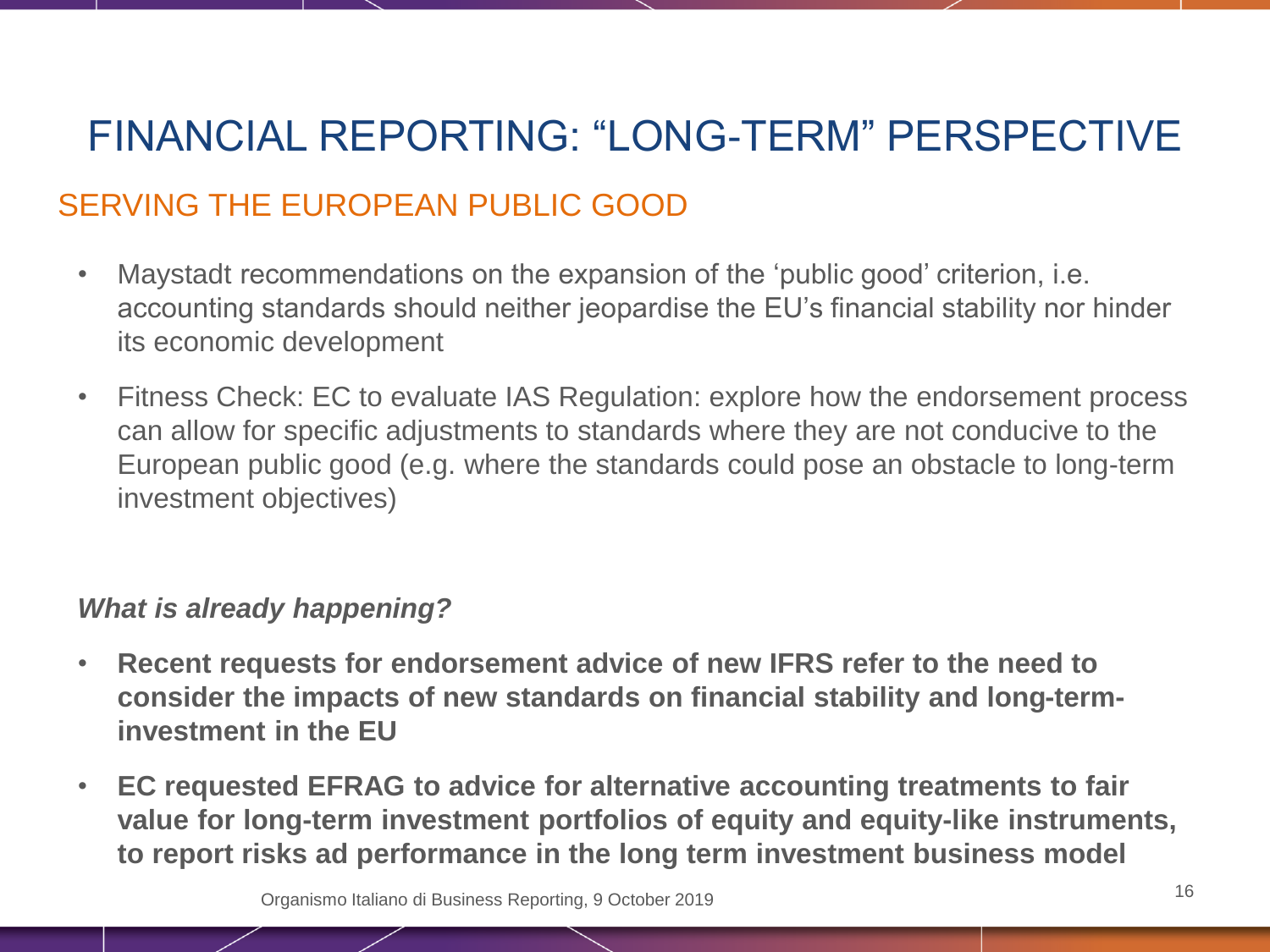## INTEGRATING NON FINANCIAL INFORMATION

## FINANCIAL REPORTING IS EVOLVING TO KEEP ITS RELEVANCE

- Users' needs: reported figures do not tell a complete story
- Conceptual Framework does not allow to do more on "balance sheet"
- Evidence that financial reporting does not allow for appreciation of non-reported drivers of value creation and preservation (risks and opportunities)
- Do we really need "more"? Starting from the issue of disclosure overload, essential to keep an integrated approach and focus on materiality
- From Accounting to setting good practices on effective communication (e.g. cohesiveness)

#### *What is already happening?*

- **EFRAG inputs to the IASB project on Practice Statement on Management Commentary**
- **EFRAG project on Better information on Intangibles**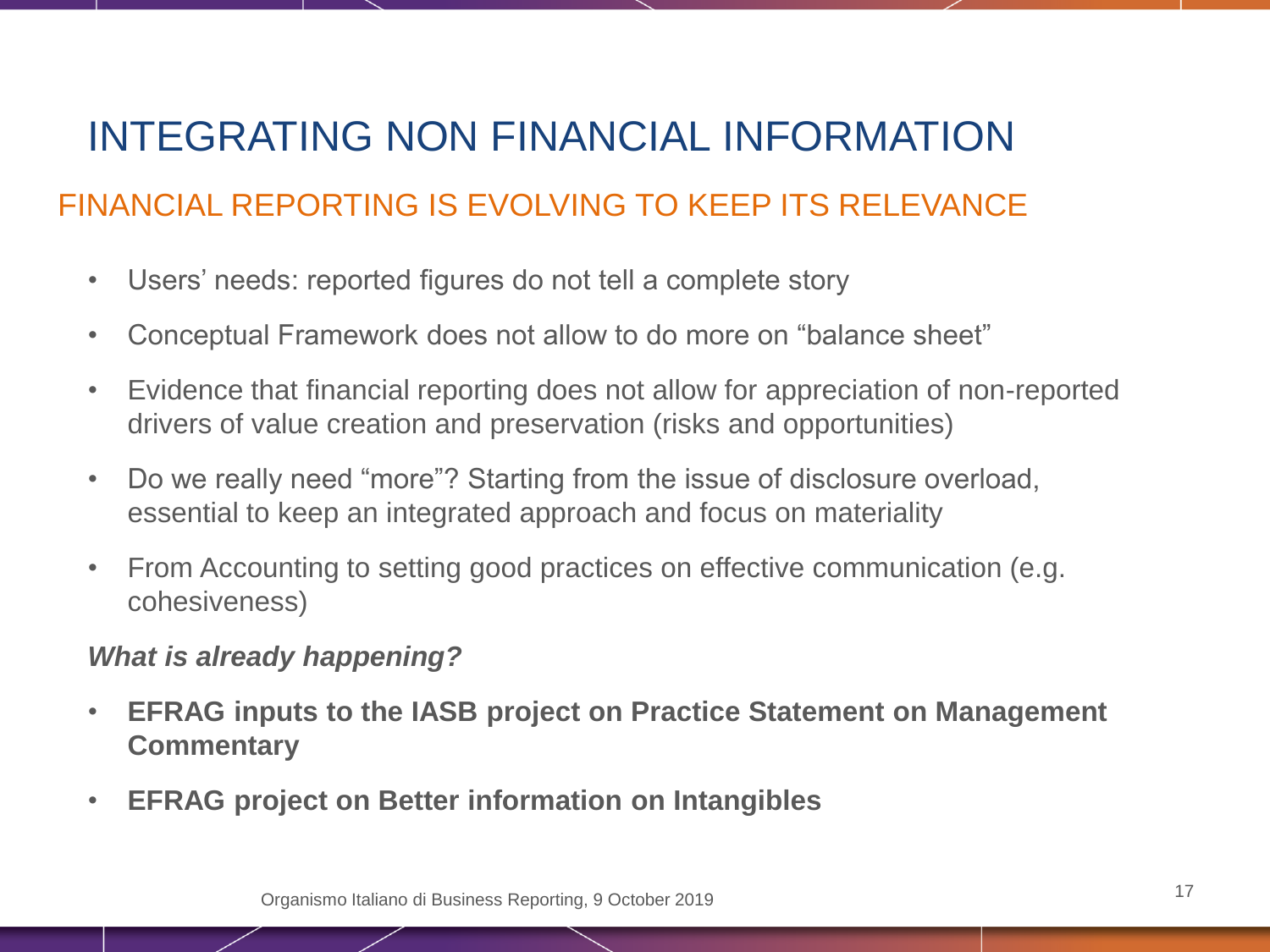## NAVIGATING INTO CORPORATE REPORTING COMPLEXITY

## DOUBLE MATERIALITY, KEY TO IDENTIFY "PRE-FINANCIAL" INFORMATION



#### **Examples of "pre-financial"**

- Corporate strategy and mission
- Business model
- Operational model and governance
- ESG risks and opportunities (possible financial implications in the medium term)
- Quantitative KPIs of "outsidein" ESG risks and opportunities (targets VS actuals)
- *Integrated to avoid duplications of FI and NFI and mitigate audit risk and costs*
- *"What to do" VS "How to do": framework-neutrality*

<sup>18</sup> Organismo Italiano di Business Reporting, 9 October 2019